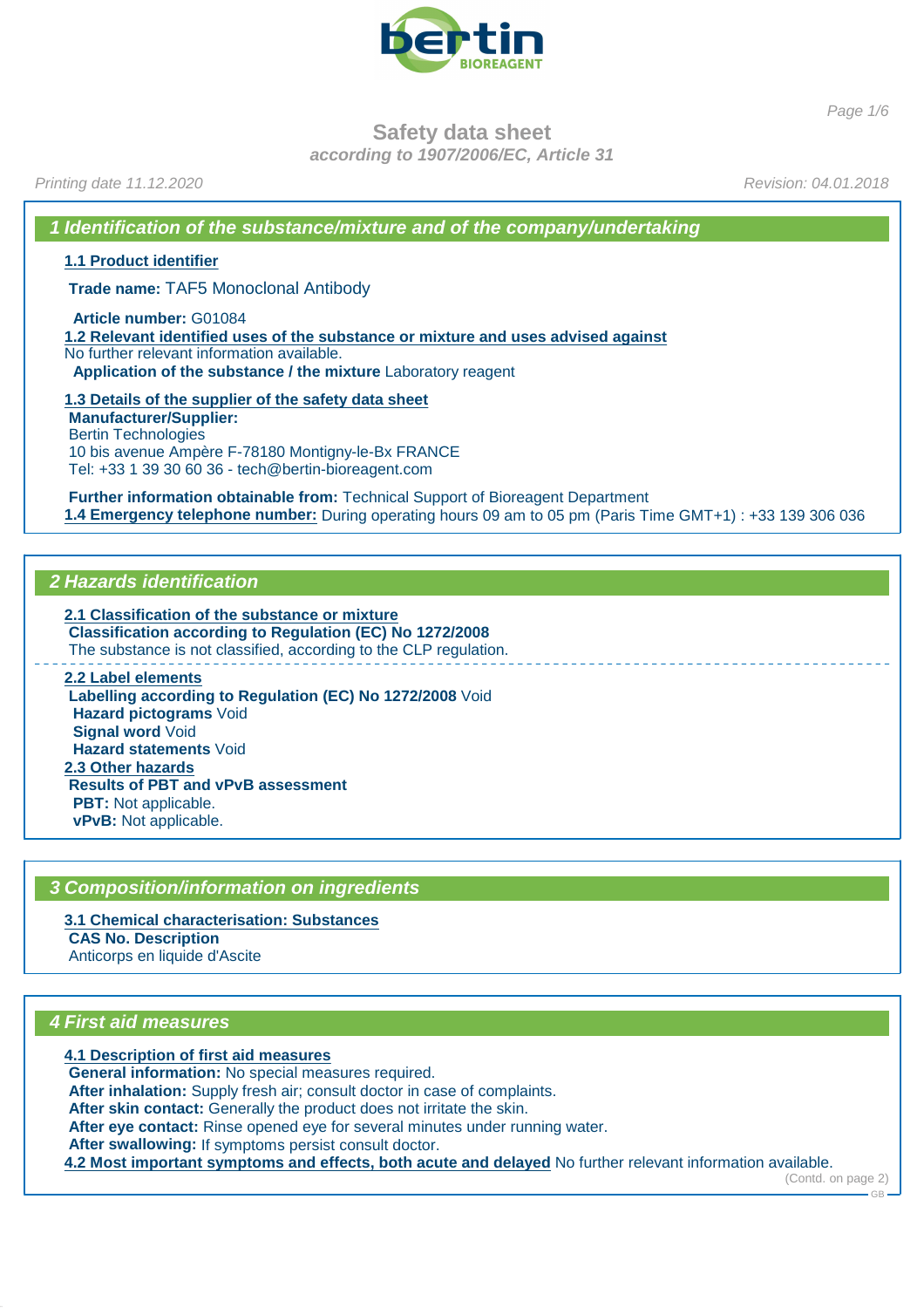Printing date 11.12.2020 **Revision: 04.01.2018** 

**Trade name:** TAF5 Monoclonal Antibody

**4.3 Indication of any immediate medical attention and special treatment needed** No further relevant information available.

#### **5 Firefighting measures**

**5.1 Extinguishing media**

**Suitable extinguishing agents:** Use fire extinguishing methods suitable to surrounding conditions.

**5.2 Special hazards arising from the substance or mixture** No further relevant information available.

**5.3 Advice for firefighters**

**Protective equipment:** No special measures required.

#### **6 Accidental release measures**

**6.1 Personal precautions, protective equipment and emergency procedures** Not required.

**6.2 Environmental precautions:**

Dilute with plenty of water.

Do not allow to enter sewers/ surface or ground water.

**6.3 Methods and material for containment and cleaning up:**

Absorb with liquid-binding material (sand, diatomite, acid binders, universal binders, sawdust).

**6.4 Reference to other sections**

See Section 7 for information on safe handling.

See Section 8 for information on personal protection equipment.

See Section 13 for disposal information.

# **7 Handling and storage**

**7.1 Precautions for safe handling** No special measures required. **Information about fire - and explosion protection:** No special measures required.

**7.2 Conditions for safe storage, including any incompatibilities**

**Storage:**

**Requirements to be met by storerooms and receptacles:** No special requirements.

**Information about storage in one common storage facility:** Not required.

**Further information about storage conditions:** None.

**Recommended storage temperature:** -20 °C

**7.3 Specific end use(s)** No further relevant information available.

# **8 Exposure controls/personal protection**

**8.1 Control parameters Additional information about design of technical facilities:** No further data; see item 7. **Ingredients with limit values that require monitoring at the workplace:** Not required. **Additional information:** The lists valid during the making were used as basis.

**8.2 Exposure controls Personal protective equipment: General protective and hygienic measures:** The usual precautionary measures are to be adhered to when handling chemicals. **Respiratory protection:** Not required.

(Contd. on page 3)

 $-GR$ 

(Contd. of page 1)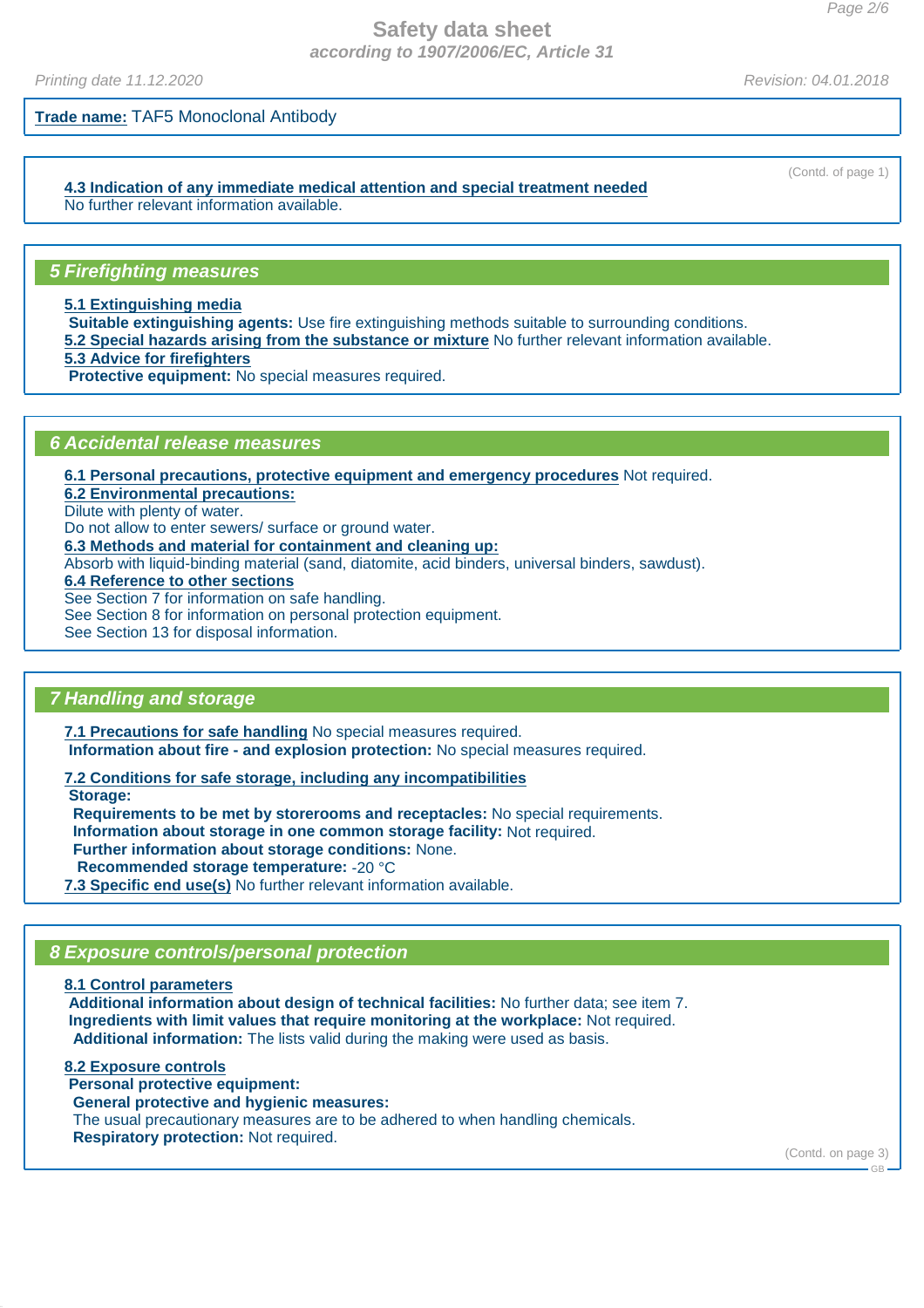Printing date 11.12.2020 **Revision: 04.01.2018** 

#### **Trade name:** TAF5 Monoclonal Antibody

(Contd. of page 2)

#### **Protection of hands:**

The glove material has to be impermeable and resistant to the product/ the substance/ the preparation. Due to missing tests no recommendation to the glove material can be given for the product/ the preparation/ the chemical mixture.

Selection of the glove material on consideration of the penetration times, rates of diffusion and the degradation **Material of gloves**

The selection of the suitable gloves does not only depend on the material, but also on further marks of quality and varies from manufacturer to manufacturer.

#### **Penetration time of glove material**

The exact break through time has to be found out by the manufacturer of the protective gloves and has to be observed.

**Eye protection:** Goggles recommended during refilling

| 9.1 Information on basic physical and chemical properties |                                               |  |
|-----------------------------------------------------------|-----------------------------------------------|--|
| <b>General Information</b>                                |                                               |  |
| Appearance:<br>Form:                                      | Liquid                                        |  |
| Colour:                                                   | Not determined.                               |  |
| Odour:                                                    | Characteristic                                |  |
| <b>Odour threshold:</b>                                   | Not determined.                               |  |
| pH-value:                                                 | Not determined.                               |  |
| <b>Change in condition</b>                                |                                               |  |
| <b>Melting point/freezing point:</b>                      | Undetermined.                                 |  |
| Initial boiling point and boiling range: Undetermined.    |                                               |  |
| <b>Flash point:</b>                                       | Not applicable.                               |  |
| Flammability (solid, gas):                                | Not applicable.                               |  |
| <b>Decomposition temperature:</b>                         | Not determined.                               |  |
| <b>Auto-ignition temperature:</b>                         | Not determined.                               |  |
| <b>Explosive properties:</b>                              | Product does not present an explosion hazard. |  |
| <b>Explosion limits:</b>                                  |                                               |  |
| Lower:                                                    | Not determined.                               |  |
| <b>Upper:</b>                                             | Not determined.                               |  |
| <b>Vapour pressure:</b>                                   | Not determined.                               |  |
| <b>Density:</b>                                           | Not determined.                               |  |
| <b>Relative density</b>                                   | Not determined.                               |  |
| <b>Vapour density</b>                                     | Not determined.                               |  |
| <b>Evaporation rate</b>                                   | Not determined.                               |  |
| <b>Solubility in / Miscibility with</b>                   |                                               |  |
| water:                                                    | Fully miscible.                               |  |
| Partition coefficient: n-octanol/water: Not determined.   |                                               |  |
| <b>Viscosity:</b>                                         |                                               |  |
| <b>Dynamic:</b>                                           | Not determined.                               |  |
| <b>Kinematic:</b>                                         | Not determined.                               |  |

GB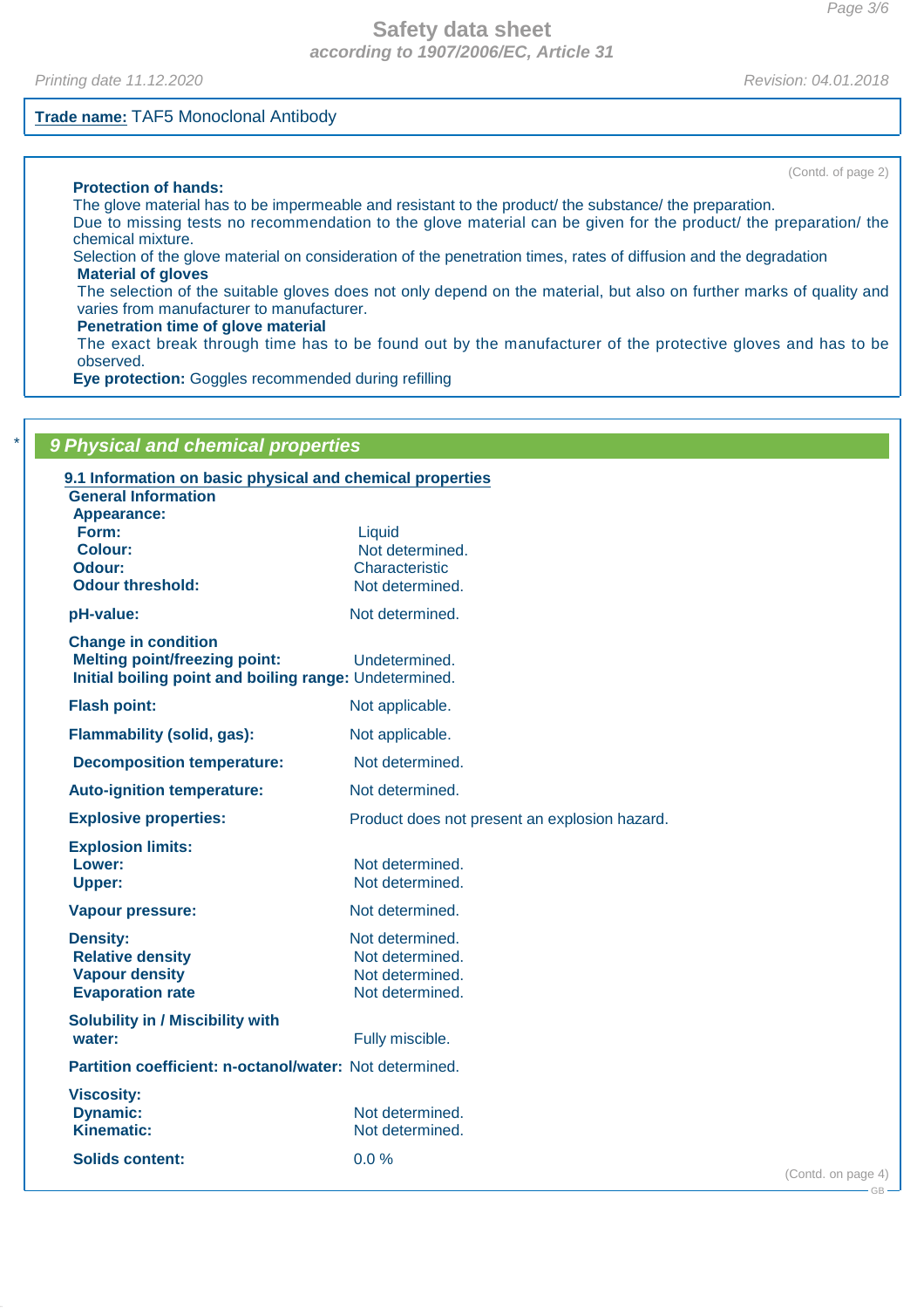Printing date 11.12.2020 **Revision: 04.01.2018** 

(Contd. of page 3)

## **Trade name:** TAF5 Monoclonal Antibody

**9.2 Other information** No further relevant information available.

#### **10 Stability and reactivity**

**10.1 Reactivity** No further relevant information available.

**10.2 Chemical stability**

**Thermal decomposition / conditions to be avoided:** No decomposition if used according to specifications.

**10.3 Possibility of hazardous reactions** No dangerous reactions known.

**10.4 Conditions to avoid** No further relevant information available.

**10.5 Incompatible materials:** No further relevant information available.

**10.6 Hazardous decomposition products:** No dangerous decomposition products known.

## **11 Toxicological information**

**11.1 Information on toxicological effects**

**Acute toxicity** Based on available data, the classification criteria are not met.

**Primary irritant effect:**

**Skin corrosion/irritation** Based on available data, the classification criteria are not met.

**Serious eye damage/irritation** Based on available data, the classification criteria are not met. **Respiratory or skin sensitisation** Based on available data, the classification criteria are not met.

**Additional toxicological information:**

**CMR effects (carcinogenity, mutagenicity and toxicity for reproduction)**

**Germ cell mutagenicity** Based on available data, the classification criteria are not met. **Carcinogenicity** Based on available data, the classification criteria are not met. **Reproductive toxicity** Based on available data, the classification criteria are not met. **STOT-single exposure** Based on available data, the classification criteria are not met. **STOT-repeated exposure** Based on available data, the classification criteria are not met. **Aspiration hazard** Based on available data, the classification criteria are not met.

#### **12 Ecological information**

**12.1 Toxicity**

**Aquatic toxicity:** No further relevant information available.

**12.2 Persistence and degradability** No further relevant information available.

**12.3 Bioaccumulative potential** No further relevant information available.

**12.4 Mobility in soil** No further relevant information available.

**Additional ecological information:**

**General notes:**

Water hazard class 1 (German Regulation) (Self-assessment): slightly hazardous for water

Do not allow undiluted product or large quantities of it to reach ground water, water course or sewage system.

**12.5 Results of PBT and vPvB assessment**

**PBT:** Not applicable.

**vPvB:** Not applicable.

**12.6 Other adverse effects** No further relevant information available.

(Contd. on page 5)

GB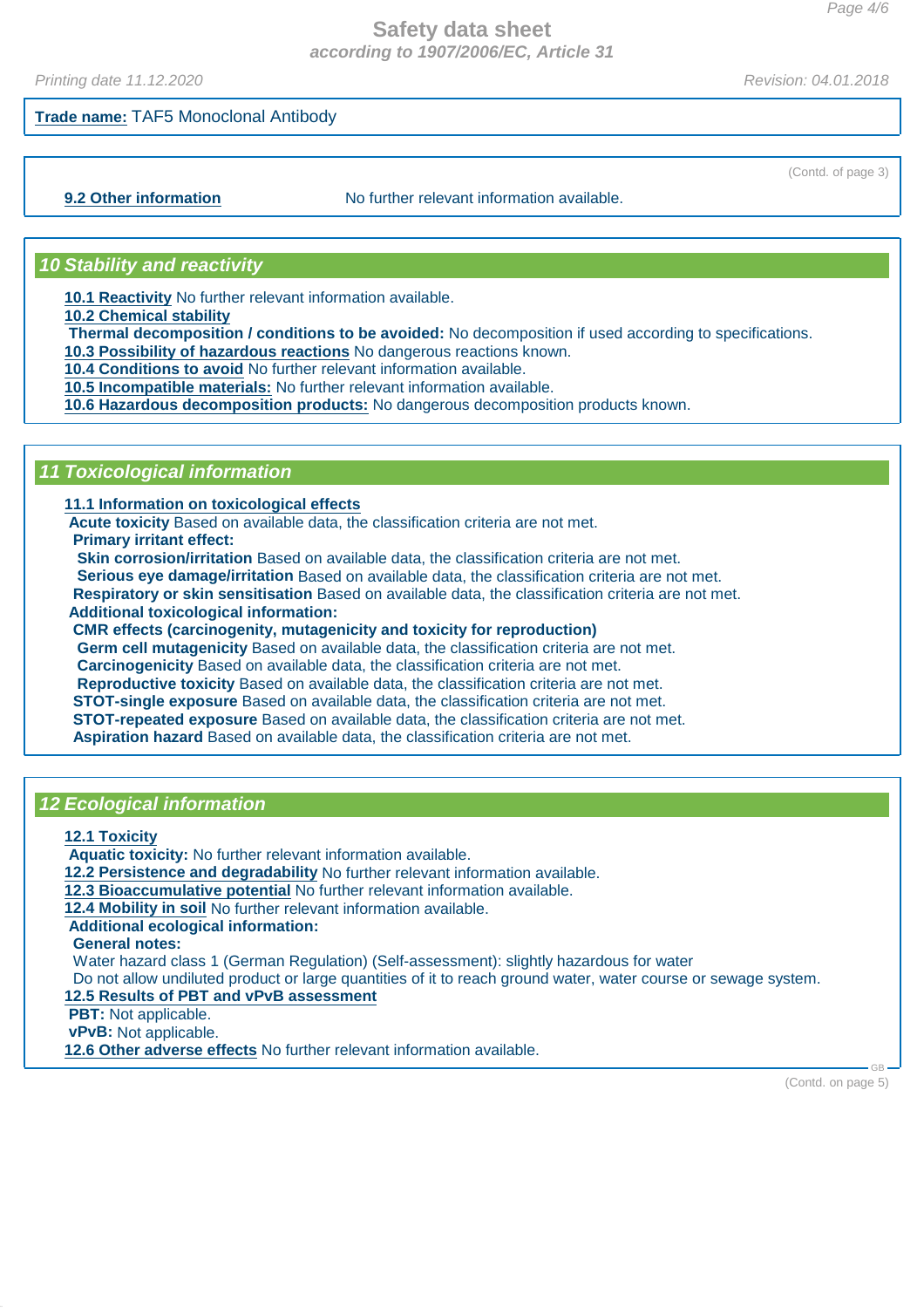Printing date 11.12.2020 **Revision: 04.01.2018** 

**Trade name:** TAF5 Monoclonal Antibody

#### **13 Disposal considerations**

#### **13.1 Waste treatment methods**

**Recommendation** Smaller quantities can be disposed of with household waste.

**Uncleaned packaging: Recommendation:** Disposal must be made according to official regulations. **Recommended cleansing agents:** Water, if necessary together with cleansing agents.

## **14 Transport information**

| 14.1 UN-Number                                         |                 |  |
|--------------------------------------------------------|-----------------|--|
| ADR, ADN, IMDG, IATA                                   | not regulated   |  |
| 14.2 UN proper shipping name                           |                 |  |
| ADR, ADN, IMDG, IATA                                   | not regulated   |  |
| 14.3 Transport hazard class(es)                        |                 |  |
| ADR, ADN, IMDG, IATA                                   |                 |  |
| <b>Class</b>                                           | not regulated   |  |
| <b>14.4 Packing group</b>                              |                 |  |
| <b>ADR, IMDG, IATA</b>                                 | not regulated   |  |
| <b>14.5 Environmental hazards:</b>                     | Not applicable. |  |
| <b>14.6 Special precautions for user</b>               | Not applicable. |  |
| 14.7 Transport in bulk according to Annex II of Marpol |                 |  |
| and the IBC Code                                       | Not applicable. |  |
| <b>UN "Model Regulation":</b>                          | not regulated   |  |

# **15 Regulatory information**

**15.1 Safety, health and environmental regulations/legislation specific for the substance or mixture**

**Directive 2012/18/EU Named dangerous substances - ANNEX I** Substance is not listed. DIRECTIVE 2011/65/EU on the restriction of the use of certain hazardous substances in electrical and **electronic equipment – Annex II** Substance is not listed.

**15.2 Chemical safety assessment:** A Chemical Safety Assessment has not been carried out.

#### **16 Other information**

This information is based on our present knowledge. However, this shall not constitute a guarantee for any specific product features and shall not establish a legally valid contractual relationship. License is granted to make unlimited paper copies of this document for internal use only.

This Material Safety Data Sheet contains data necessary to ensure safety, health and environmental protection in working with chemical substances. The above-stated data match the contemporary state of knowledge and experience and are in coincidence with legal regulations currently in effect. This product is a laboratory reagent and can be solely used by persons with dédicated education at their own risk.

This product is designed for Research and Development use only. Not for drug for human nor veterinary or other uses. The manufacturer has no responsibility for damage caused by unsuitable use or by disrespecting the enclosed working instructions.

The above information is believed to be current and accurate; however, Bertin Technologies makes no warranty with respect to such information and assumes no liability for any loss or injury which may result from the use of this

(Contd. of page 4)